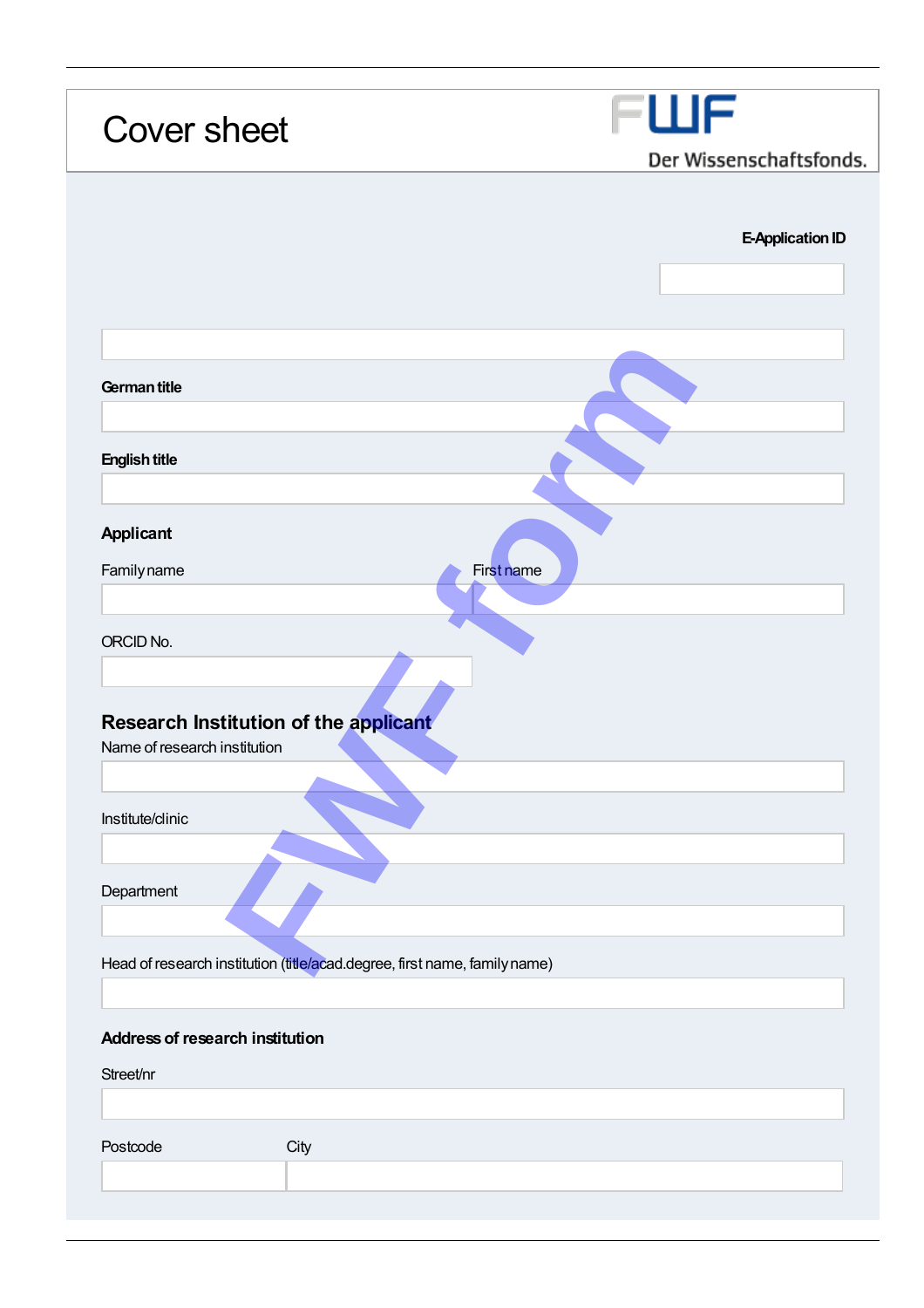| Information about the project<br>Months<br>Duration                                                        |
|------------------------------------------------------------------------------------------------------------|
| Independent applicant<br>$\Box$                                                                            |
| Estimated share of requested funding in % to be spent at the research institution<br>$\%$                  |
| Estimated percentage of total working time the applicant expects to devote to the research project<br>$\%$ |
| $\in$<br>funding applied for                                                                               |
|                                                                                                            |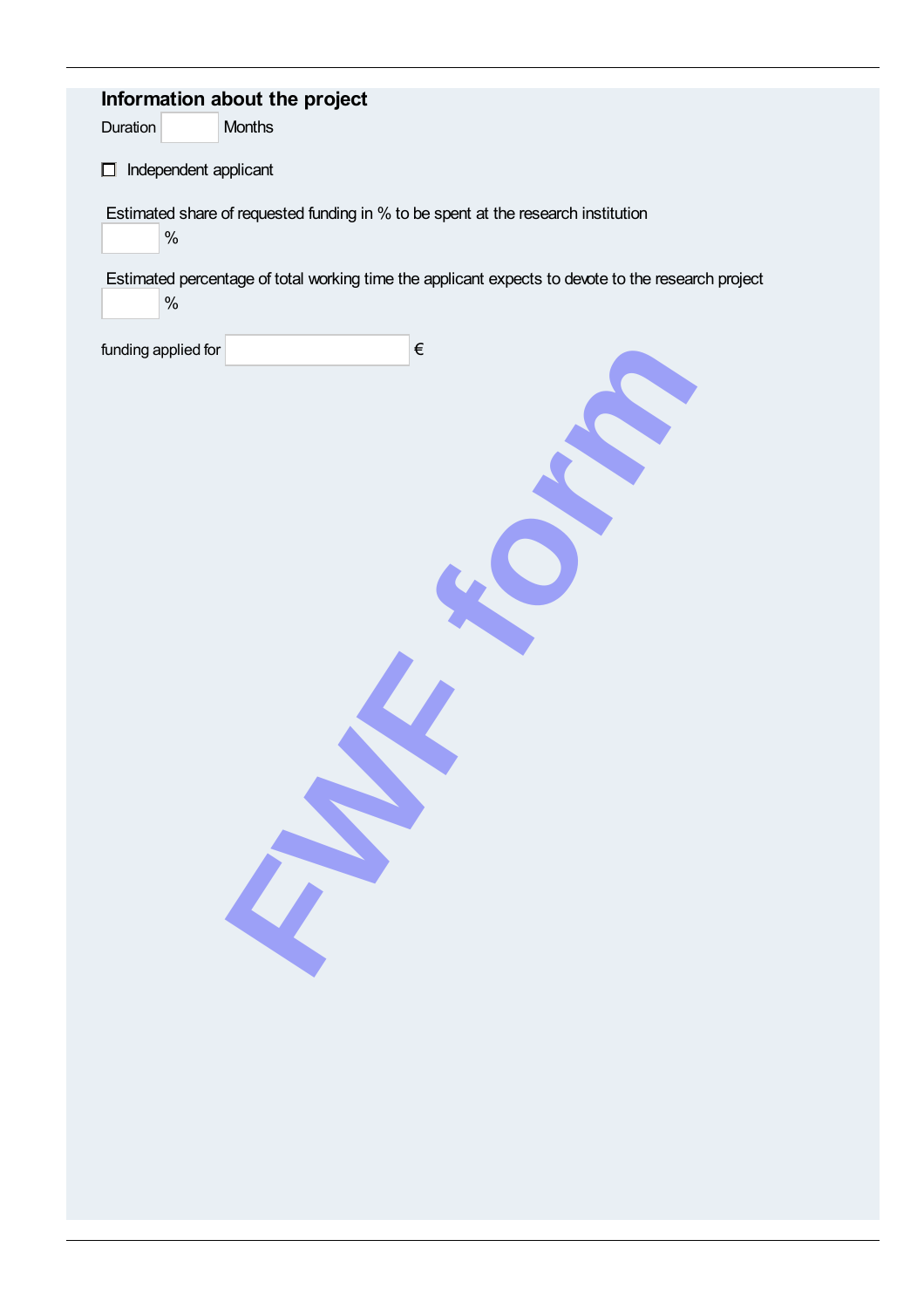## Affirmation of applicant

I shall inform the FWF if I request support for this project from the FWF or from other organizations, or if additional support is granted. The FWF must be immediately informed of substantial changes of the project's general setting as described in the application, e.g. change of research institution.

I certify with my signature that the information provided herein is accurate and complete. I also confirm that all co-authors named in the attachment are familiar with the application's contents and that they agree with them.

The FWF is entitled to process all project-related data by computer, to publish excerpts of them in annual reports and to pass them on to third parties in anonymous form for statistical purposes or purposes relating to science politics.

The applicant is responsible for informing all project workers named in the application that their personnel data will be stored and processed by computer and that the FWF will not pass the information on to third parties unless there is a legal requirement for it to do so or if the passing on of these data is not covered by the approval given below. **Franchise Sponsible for informing all project workers named in the application that processed by computer and that the FWF will not pass the information equal requirement for it to do so or if the passing on of these data** 

The applicant gives his/her consent that in case a (co-)financing by other funding institutions is possible (in particular through Austria's federal states or other European funding institutions) all data related to the application as well as the outcome of the evaluation process might be passed on to these funding institutions.

The applicant gives his/her consent that the FWF will inform his/her research Institution about the decision concerning the application under consideration.

The applicant is authorised to withdraw her/his affirmation any time by a written request to the FWF. In case an affirmation to pass on project related data to third parts is withdrawn the FWF will as soon as the withdrawal is received stop forwarding project related data that may not be passed on without specific consent to third parts.

The applicant gives his/her consent that in the event that funding is granted, the German and English summaries of the application as well as the amout of the funds granted and subsequently the summaries of the final project report will be published on the FWF's web site.

Place, Date Signature of applicant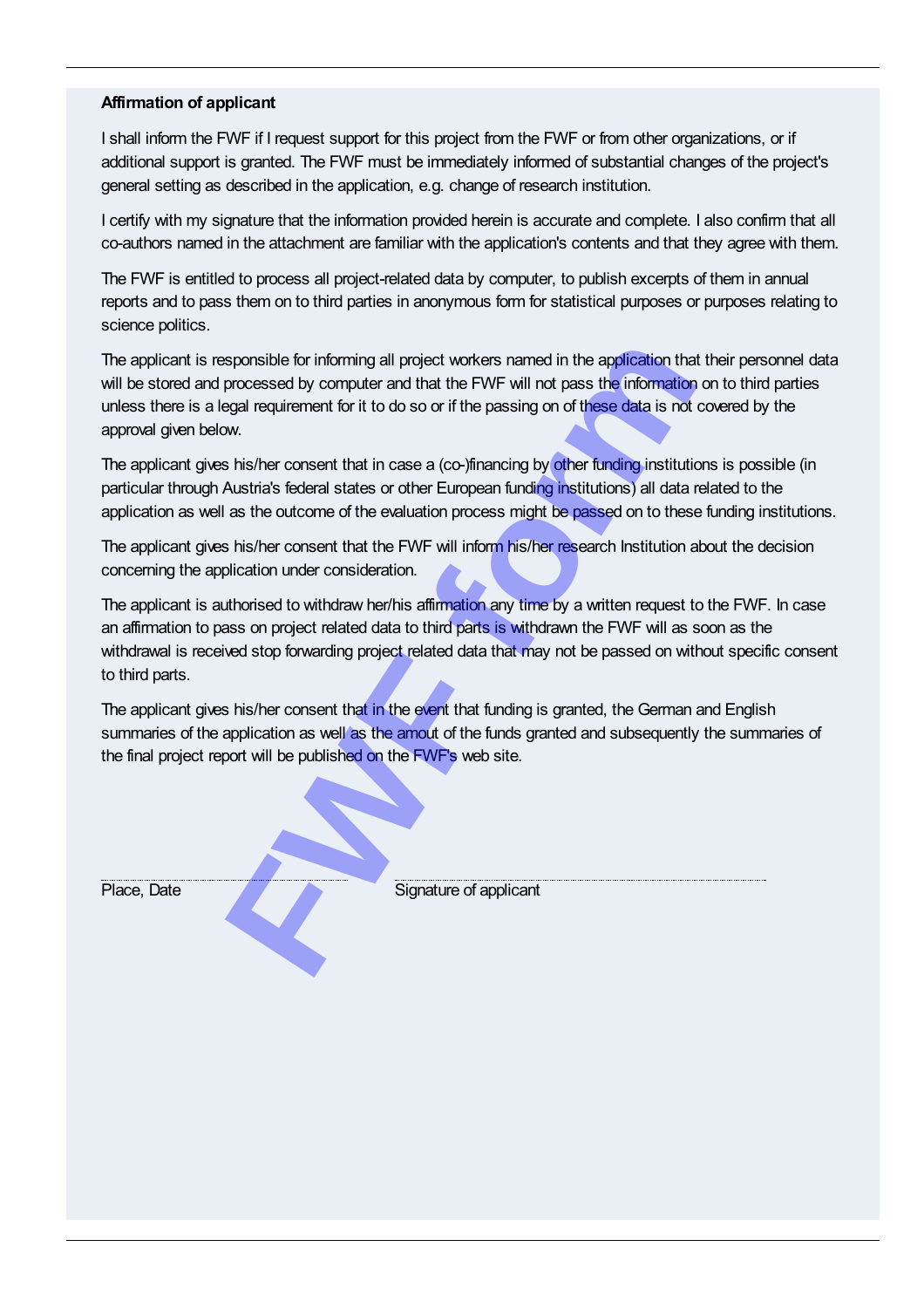# Affirmation of the research institution of the applicant

With regard to that part of the research project (see above) which concerns the research institution under my direction, I hereby consent to the performance of said research at my institution and declare that the institution's entire infrastructure will be made available to all persons involved in the project.

The research institution fulfills every prerequisite (structural, power supply, air-conditioning etc.) for installing and operating the equipment requested in the present research proposal.

The persons working on the project described in the present application have the right to publish in their own name scientific works resulting from the project. Restrictions can be made only in relation to the timing of publication, to avoid damage the novelty of the results. In any case, publication may take place three months after communication of the results to the research institution. If the employer elects to take up the results, this period is extended until the results have been adequately protected. The employer is required to request such protection without culpable delay.

The project workers working at the research institution and financed by the FWF may work only on the funded project for the proportion of their time that they are funded by the FWF. The project leader is responsible for determining the content of their work and is the only person entitled to give subject-related instructions relating to the work on the project. No other person or body of the research institution may give subject-related instructions to project workers that are inconsistent with their work on the project or that might in any way hinder the project's performance.

| publication, to avoid damage the novelty of the results. In any case, publication may take place three<br>after communication of the results to the research institution. If the employer elects to take up the re<br>period is extended until the results have been adequately protected. The employer is required to requ<br>protection without culpable delay.                                                                                                                                                                                                                       |
|-----------------------------------------------------------------------------------------------------------------------------------------------------------------------------------------------------------------------------------------------------------------------------------------------------------------------------------------------------------------------------------------------------------------------------------------------------------------------------------------------------------------------------------------------------------------------------------------|
| The project leader has sole responsibility for deciding how the project funding transferred to the resea<br>institution is to be spent. Project money may be spent only in accordance with her or his instruction                                                                                                                                                                                                                                                                                                                                                                       |
| The project workers working at the research institution and financed by the FWF may work only on t<br>project for the proportion of their time that they are funded by the FWF. The project leader is respons<br>determining the content of their work and is the only person entitled to give subject-related instruction<br>to the work on the project. No other person or body of the research institution may give subject-relate<br>instructions to project workers that are inconsistent with their work on the project or that might in any<br>hinder the project's performance. |
| Signature of head of research institution or of the<br>Place, Date<br>person authorized by the research institution to sign<br>the form                                                                                                                                                                                                                                                                                                                                                                                                                                                 |
| Stamp of research institution                                                                                                                                                                                                                                                                                                                                                                                                                                                                                                                                                           |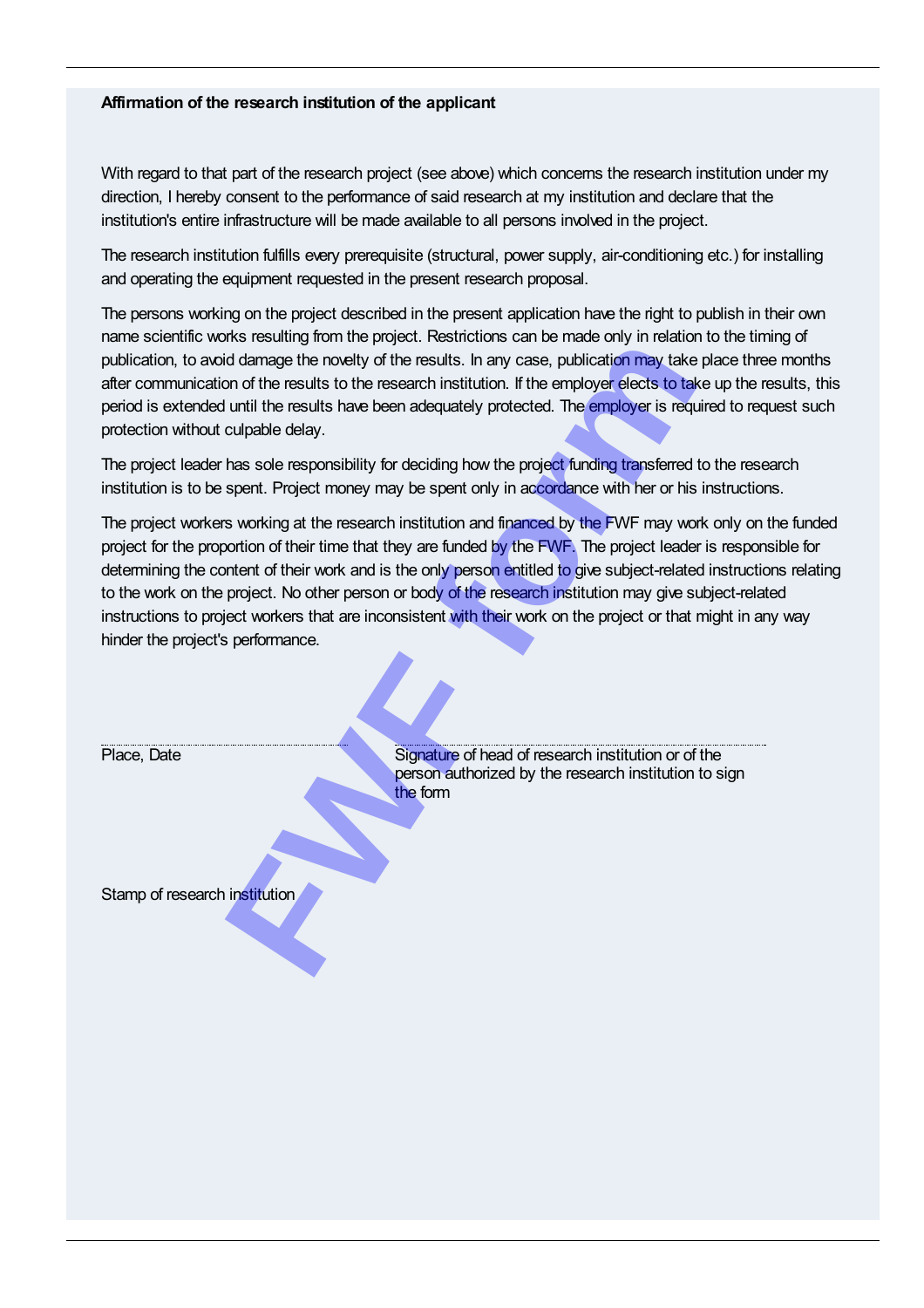|                                       |                                                  | National research partner<br>(please consult the "explanations and definitions" for the appropriate programme category |
|---------------------------------------|--------------------------------------------------|------------------------------------------------------------------------------------------------------------------------|
| Familyname                            |                                                  | First name                                                                                                             |
|                                       |                                                  |                                                                                                                        |
|                                       |                                                  |                                                                                                                        |
|                                       | National research partner's research institution |                                                                                                                        |
| Name of research institution          |                                                  |                                                                                                                        |
|                                       |                                                  |                                                                                                                        |
| Institute/clinic                      |                                                  |                                                                                                                        |
|                                       |                                                  |                                                                                                                        |
| Department                            |                                                  |                                                                                                                        |
|                                       |                                                  |                                                                                                                        |
|                                       |                                                  |                                                                                                                        |
| <b>Address f research institution</b> |                                                  |                                                                                                                        |
| Street/nr.                            |                                                  |                                                                                                                        |
|                                       |                                                  |                                                                                                                        |
|                                       |                                                  |                                                                                                                        |
| Postcode                              | City                                             |                                                                                                                        |
|                                       |                                                  |                                                                                                                        |
|                                       |                                                  |                                                                                                                        |
|                                       |                                                  | Estimated share of requested funding in % to be spent at the research institution                                      |
| $\%$                                  |                                                  |                                                                                                                        |
|                                       |                                                  |                                                                                                                        |
|                                       |                                                  |                                                                                                                        |
|                                       |                                                  |                                                                                                                        |
|                                       |                                                  |                                                                                                                        |
|                                       |                                                  |                                                                                                                        |
|                                       |                                                  |                                                                                                                        |
|                                       |                                                  |                                                                                                                        |
|                                       |                                                  |                                                                                                                        |
|                                       |                                                  |                                                                                                                        |
|                                       |                                                  |                                                                                                                        |
|                                       |                                                  |                                                                                                                        |
|                                       |                                                  |                                                                                                                        |
|                                       |                                                  |                                                                                                                        |
|                                       |                                                  |                                                                                                                        |
|                                       |                                                  |                                                                                                                        |
|                                       |                                                  |                                                                                                                        |
|                                       |                                                  |                                                                                                                        |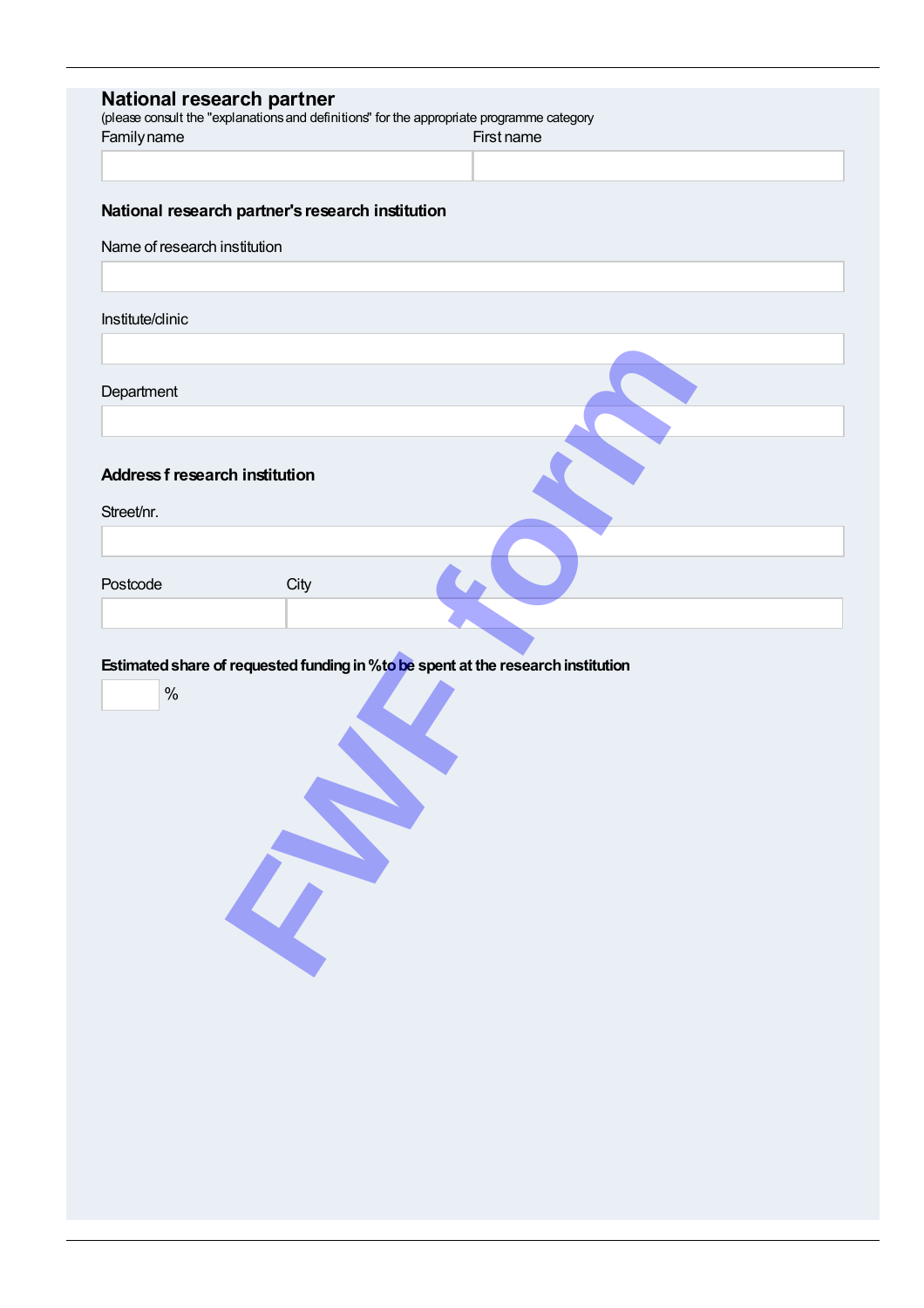## Affirmation of the national research partner

I shall inform the FWF if I request support for this application from the FWF or from other organizations, or if additional support is granted.

The FWF is entitled to process all application-related data by computer, to publish excerpts of them in annual reports and to pass them on to third parties in anonymous form for statistical purposes or purposes relating to science politics.

The national research partner gives his/her consent that in case a (co-)financing by other funding institutions is possible (in particular through Austria's federal states or other European funding institutions) all data related to the application as well as the outcome of the evaluation process might be passed on to these funding institutions.) outcome of the evaluation process might be passed on to these funding institutions.

The national research partner gives his/her consent that the FWF will inform his/her research Institution about the decision concerning the application under consideration.

The national research partner is authorised to withdraw her/his affirmation any time by a written request to the FWF. In case an affirmation to pass on project related data to third parts is withdrawn the FWF will as soon as the withdrawal is received stop forwarding project related data that may not be passed on without specific consent to third parts. ome of the evaluation process might be passed on to these funding institution partner gives his/her consent that the FWF will inform his/her researching the application under consideration.<br>
Fundamental and partner is auth

Place, Date **Signature of the national research partner**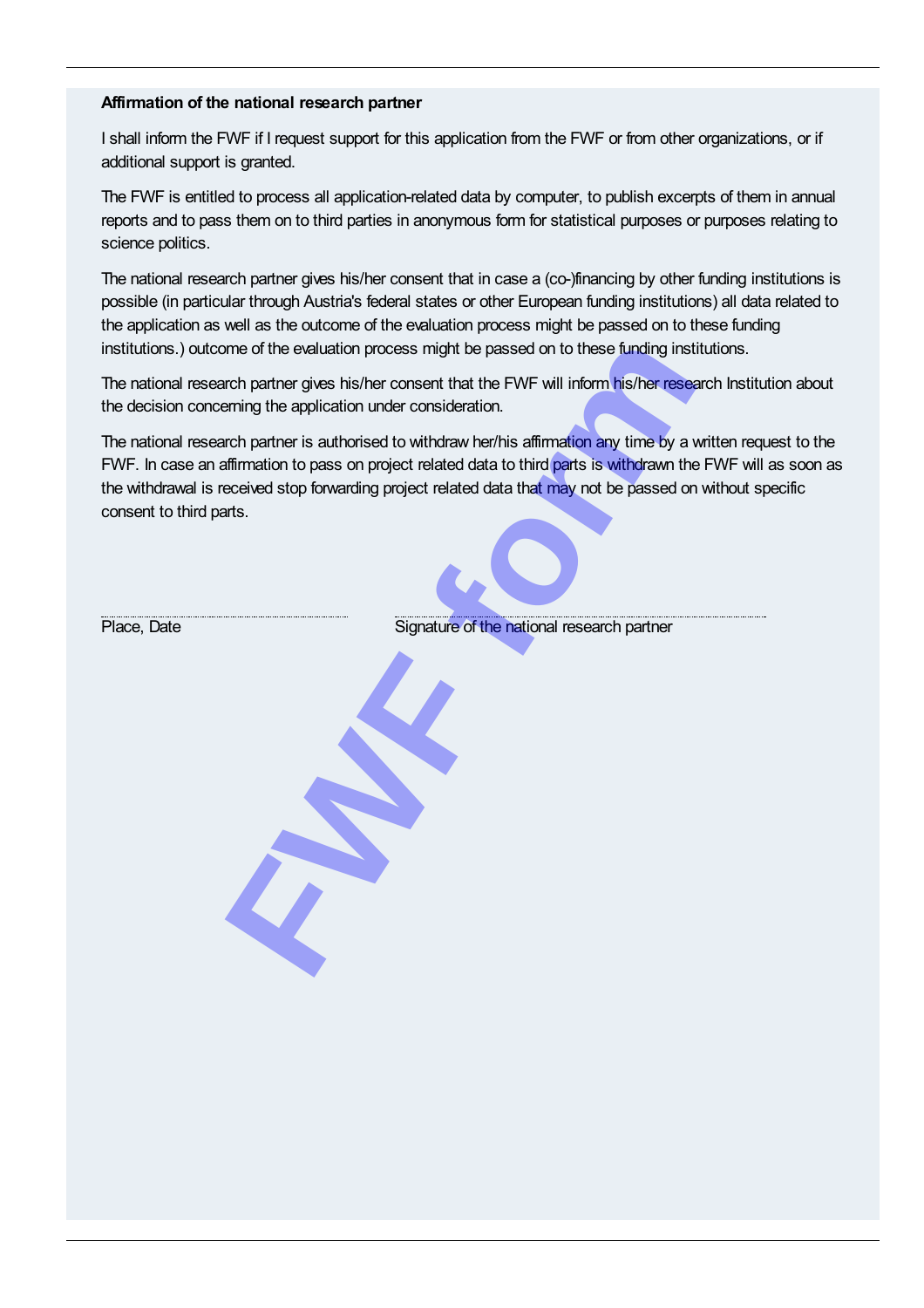## Affirmation of the research institution of the national research partner

With regard to that part of the research project (see above) which concerns the research institution under my direction, I hereby consent to the performance of said research at my institution and declare that the institution's entire infrastructure will be made available to all persons involved in the project.

The research institution fulfills every prerequisite (structural, power supply, air-conditioning etc.) for installing and operating the equipment requested in the present research proposal.

The persons working on the project described in the present application have the right to publish in their own name scientific works resulting from the project. Restrictions can be made only in relation to the timing of the publication, to avoid prejudicing the novelty of the results. In any case, publications may take place three months after communication of the results to the research institution. If the employer elects to take up the results, this period is extended until the results have been adequately protected. The employer is required to request such protection without culpable delay.

The national research partner, in accordance with the project leader, has sole responsibility for deciding how the project funding transferred to the research institution is to be spent. Project money may be spent only with the instructions of the national research partner in accordance with the project leader.

The project workers working at the research institution and financed by the FWF may work only on the funded project for the proportion of their time that they are funded by the FWF. The national research partner, in accordance with the project leader, is responsible for determining the content of their work and is the only person entitled to give subject-related instructions relating to the work on the project. No other person or body of the research institution may give subject-related instructions to project workers that are inconsistent with their work on the project or that might in any way hinder the project's performance. Friendal of the research institution of the search institution and the form<br> **FRICAL CONDUCTS** and the results in any case, publications may truntication of the results to the research institution. If the employer election

Place, Date Signature of head of research institution or of the person authorized by the research institution to sign the form

Stamp of research institution